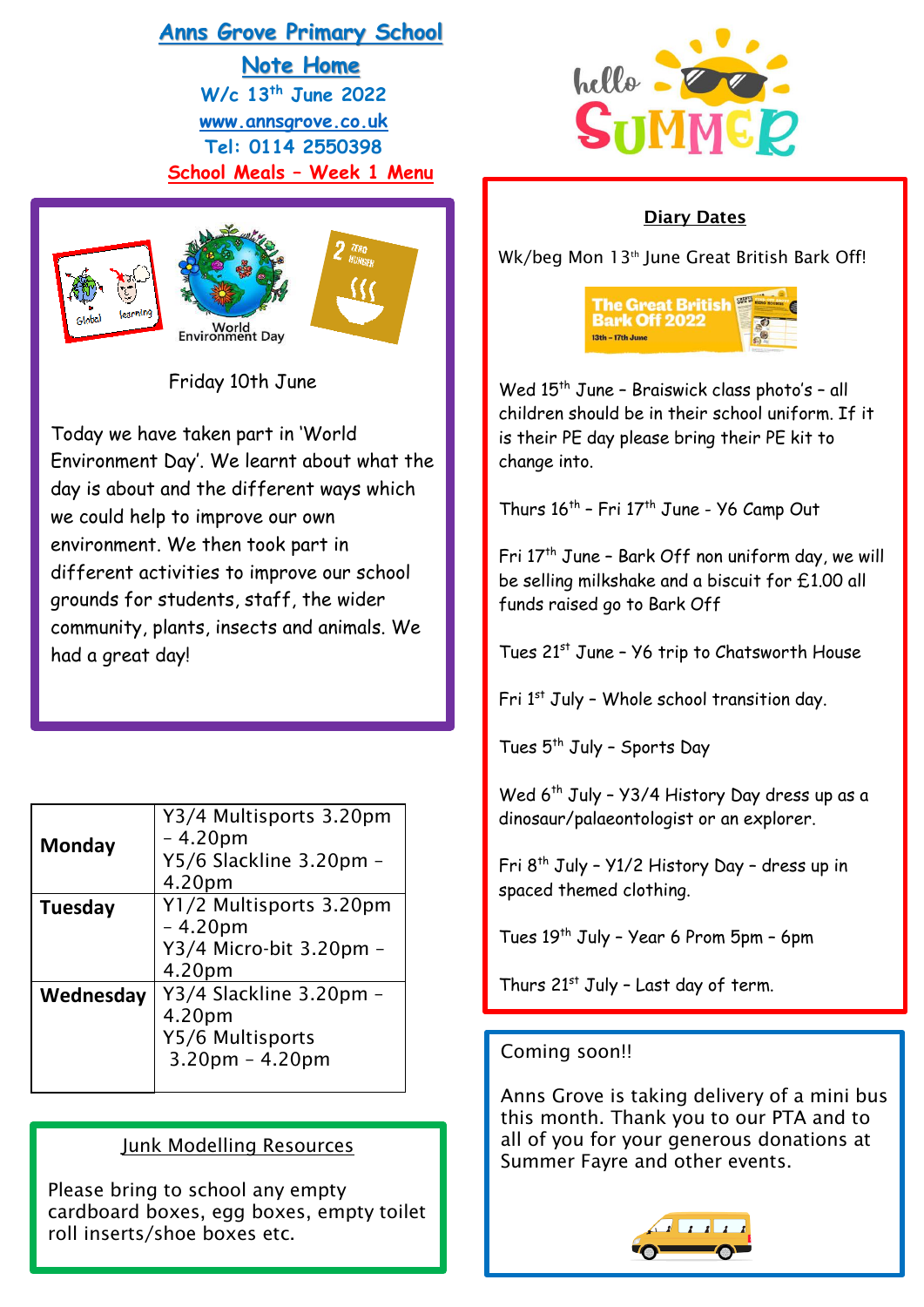### **Anns Grove Holidays 2022/23**

#### **All dates are inclusive**

#### Please remember the first 2 days in September 2022 are training days for staff and children are not in school

| <b>Term Name</b>                                      | <b>From</b>                                                                                                    | To                             | <b>Days</b>                   |
|-------------------------------------------------------|----------------------------------------------------------------------------------------------------------------|--------------------------------|-------------------------------|
| and Holiday                                           |                                                                                                                |                                |                               |
| <b>Autumn Half</b><br>Term 1                          | Thursday 1 September 2022                                                                                      | Friday 21 October 2022         | 37                            |
| <b>October Half</b><br><b>Term</b><br><b>Holiday</b>  | <b>Monday 24 October 2022</b>                                                                                  | Friday 28 October 2022         | 5 <sup>5</sup><br>days        |
| <b>Autumn Half</b><br>Term <sub>2</sub>               | Monday 31 October 2022                                                                                         | Friday 16 December 2022        | 35                            |
| <b>Christmas</b><br><b>Holiday</b>                    | <b>Monday 19 December 2022</b>                                                                                 | <b>Monday 2 January 2023</b>   | 11<br>days                    |
| <b>Spring Half</b><br>Term 1                          | Tuesday 3 January 2023                                                                                         | Friday 10 February 2023        | 29                            |
| <b>February</b><br><b>Half Term</b><br><b>Holiday</b> | <b>Monday 13 February 2023</b>                                                                                 | <b>Friday 17 February 2023</b> | 5 <sup>5</sup><br><b>days</b> |
| <b>Spring Half</b><br>Term 2                          | Monday 20 February 2023                                                                                        | Friday 31 March 2023           | 30                            |
| <b>Easter</b><br><b>Holiday</b>                       | <b>Monday 3 April 2023</b>                                                                                     | Friday 14 April 2023           | 10<br>days                    |
| <b>Summer Half</b><br>Term 1                          | Monday 17 April 2023                                                                                           | <b>Friday 26 May 2023</b>      | 29                            |
| <b>Spring Bank</b><br><b>Holiday</b>                  | Monday 29 May 2023                                                                                             | Friday 2 June 2023             | 5 <sup>5</sup><br>days        |
| <b>Summer Half</b><br>Term <sub>2</sub>               | Monday 5 June 2023                                                                                             | Friday 21 July 2023            | 35                            |
| <b>Bank</b><br><b>Holidav</b>                         | Monday 1 May 2023                                                                                              |                                | 1 Day                         |
| Term 1<br>training days                               | Thursday 1 <sup>st</sup> Sept 2022<br>Friday 2 <sup>nd</sup> Sept 2022<br>Monday 31 <sup>st</sup> October 2022 |                                |                               |
| Term 2<br>training days                               | Friday 10th February 2023                                                                                      |                                |                               |
| Term <sub>3</sub><br><b>Training</b><br>days          | Monday 5 <sup>th</sup> June 2023                                                                               |                                |                               |

#### **Please also add the above 5 training days to your diaries where children are not in school**